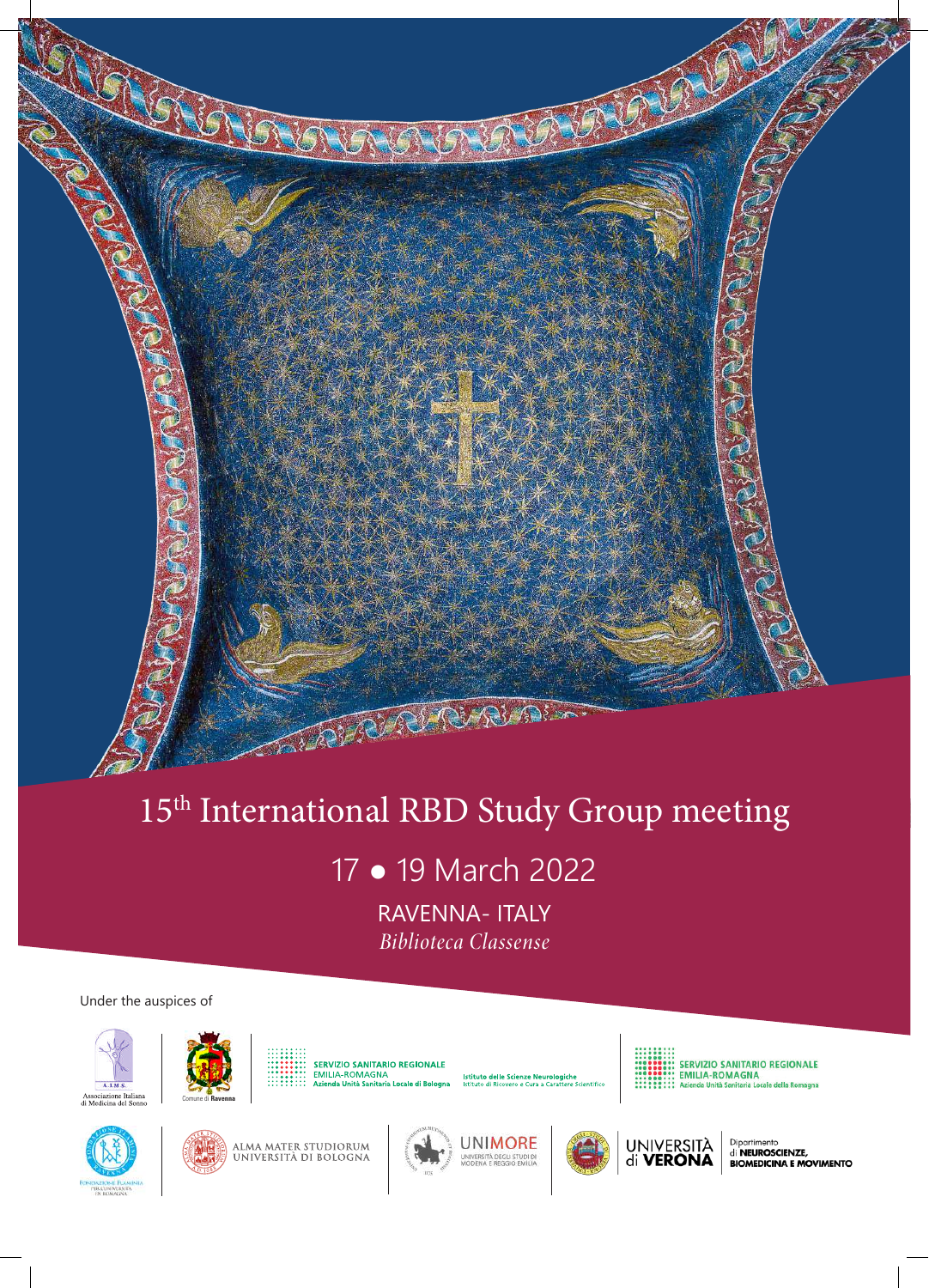#### **COMMITTEE**

#### LOCAL ORGANIZERS

Chair - **Giuseppe Plazzi**, IRCCS Istituto delle Scienze Neurologiche di Bologna; University of Modena and Reggio Emilia Co-Chair - **Elena Antelmi**, University of Verona **Luigi Ferini-Strambi**, Salute e Vita University, Milan **Raffaele Ferri**, Oasi Research Institute - IRCCS, Troina (EN) **Monica Puligheddu**, University of Cagliari **Fabio Pizza**, IRCCS Istituto delle Scienze Neurologiche di Bologna; University of Bologna **Francesca Ingravallo**, University of Bologna **Raffale Lodi**, IRCCS Istituto delle Scienze Neurologiche di Bologna; University of Bologna **Rocco Liguori**, IRCCS Istituto delle Scienze Neurologiche di Bologna; University of Bologna **Vincenzo Donadio**, IRCCS Istituto delle Scienze Neurologiche di Bologna **Christian Franceschini**, University of Parma **Alessandro Silvani**, University of Bologna

#### SCIENTIFIC SECRETARY

**Francesca Cavalli**, University of Bologna **Francesco Biscarini**, University of Bologna **Emanuela Postiglione**, S.Maria delle Croci Hospital, Ravenna; University of Modena and Reggio Emilia

#### IRBDSG BOARD MEMBERS

Elected President: **Ron Postuma**, McGill University, Canada. Past President: **Brad Boeve**, Mayo clinic, USA Secretary: **Karel Sonka**, Charles University, Czech Republic Treasurer: **Geert Mayer** Philipps-Universität Marburg, Germany President elect **Aleks Videnovic**, Harvard University, Massachusetts General Hospital, USA Secretary elect **Ambra Stefani**, Medical University Innsbruck, Austria Treasurer elect **Dario Arnaldi**, University of Genoa, Italy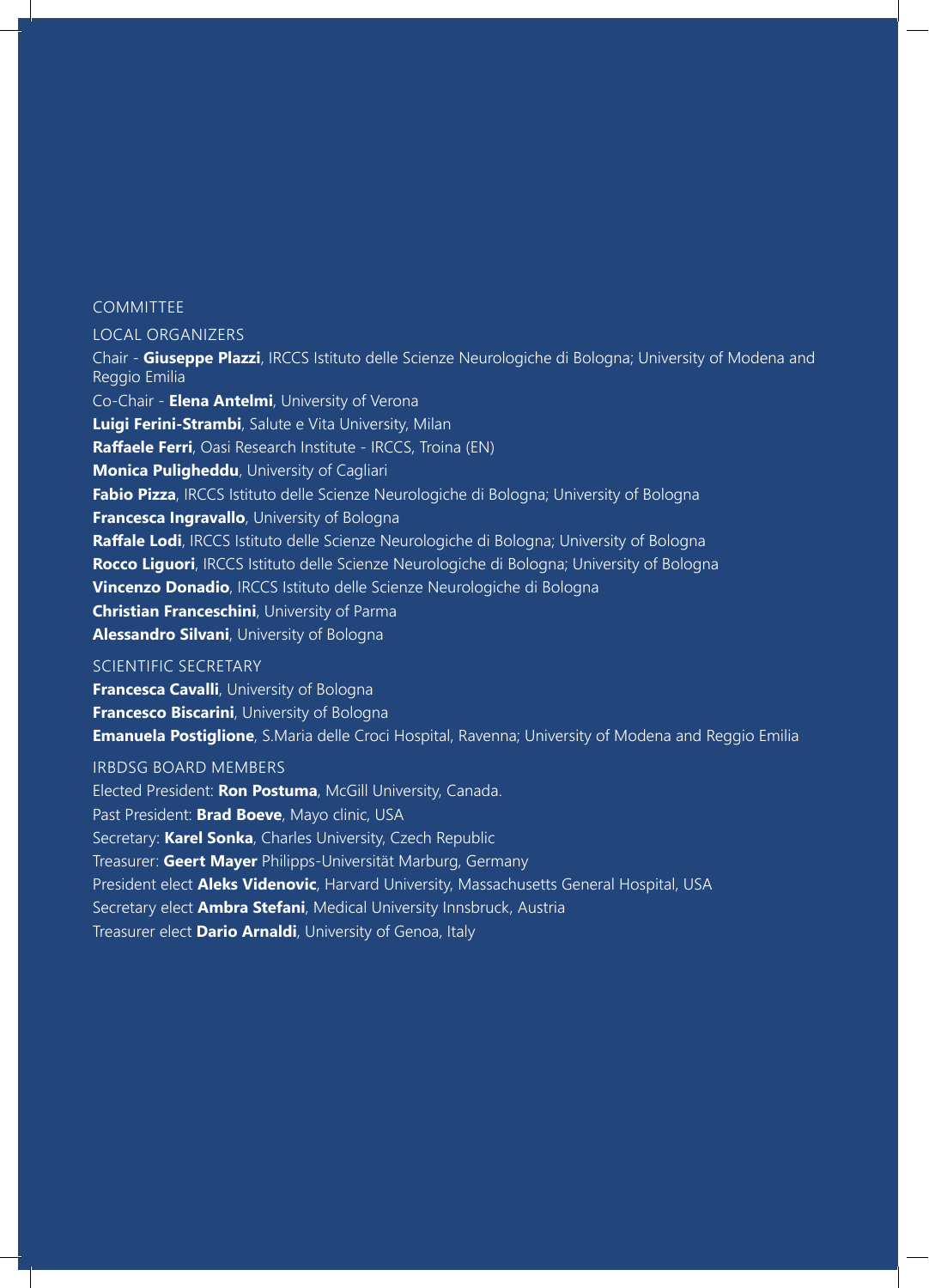# **PROGRAM**

## WEDNESDAY, 16 MARCH 2022 14:00 PRIVATE SHUTTLE BUS FROM ROME TO RAVENNA (for participants who confirmed the service). PICK UP: NUVOLA CONFERENCE CENTER (Viale Asia 44 – Rome) 20:15 WELCOME DINNER, RESERVED TO DELEGATES (NOT TRAINEES) Location: NH Hotel \_ Piazza Mameli 1 – Ravenna Italy THURSDAY, 17 MARCH 2022

### 09:00 WELCOME AND INTRO TO MEETING

**Ron Postuma** (Canada) **Giuseppe Plazzi** (Italy) **Raffaele Lodi** (Italy)

### 09:15 NEUROIMAGING

Moderator: **Raffaele Ferri** (Italy)

### 09:15 RECENTLY PUBLISHED LITERATURE

**Michele Hu** (MRI) (UK) and **Dario Arnaldi** (PET and SPECT) (Italy)

### 09:45 DATA BLITZ

**Marta Bianciardi** (USA): Brainstem structural connectivity changes in in-vivo isolated REM sleep behaviour disorder by 7 Tesla MRI

**Shady Rahayel** (Canada): Brain atrophy in iRBD is shaped by gene expression and structural connectivity

**Beatrice Orso** (Italy): Identification and validation of a brain glucose conversion pattern in iRBD **Stanislav Marecek** (Czech Republic): Comparison of DAT-SPECT analysis using BASGAN software and individual MRI-guided approach in correlation with motor markers in iRBD

**Shady Rahayel** (Canada): Brain-clinical perfusion patterns predicting conversion phenotypes in iRBD **Zsóka Varga** (Czech Republic): Voxel-based analysis of substantia nigra magnetic susceptibility in iRBD and Parkinson's disease

### 10:45 BREAK

### 11:00 DISCUSSION - COMMON PROJECTS IMAGING #1

Moderators: **Michele Hu** (UK) and **Dario Arnaldi** (Italy)

MRI project DAT-SPECT project FDG-PET project

### 11:45 WORKING GROUPS MEETING #1 – COMBINED IN ALL CASES NEUROPHYSIOLOGY, IMAGING

12:30 LUNCH

13:15 SESSION

Moderator: **Fabio Pizza** (Italy)

13:15 REM SLEEP ATONIA AND NARCOLEPSY – **Elena Antelmi** (Italy)

### 13:30 DATA BLITZ:

**Jung, Young-Ji** (South Korea): Clinical significance of OSA in RBD **Eemil Partinen** (Finland): RBD and COVID-19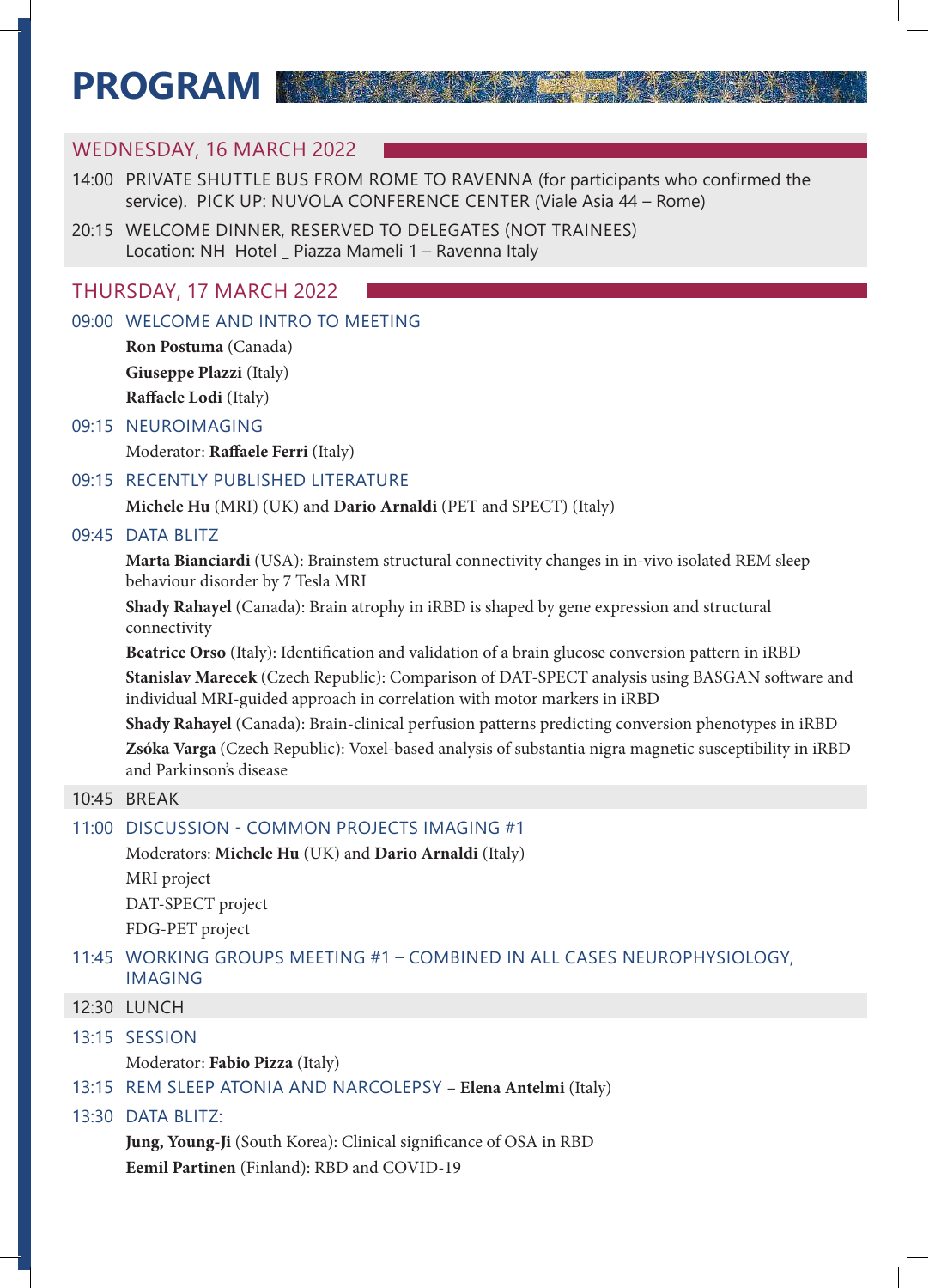### 13:50 NEUROPHYSIOLOGY / PSG

Moderator: **Alex Iranzo** (Spain)

### 13:50 RECENTLY PUBLISHED LITERATURE

**Poul Jørgen Jennum** (Denmark)

### 14:20 DATA BLITZ

**Matteo Cesari** (Austria): New automatic approaches to RWA quantification

**Emmanuel During** (USA): Automated diagnosis of isolated REM sleep behavior disorder (iRBD) during single night in-lab video-polysomnography (PSG) using computer vision

**Pavla Peřinová** (Czech Republic): RWA in iRBD, PD and control subjects

**Emmanuel During** (USA): Ambulatory detection of isolated RBD using nocturnal wrist actigraphy and a machine learning method

**Andreas Brink – Kjaer** (Denmark): End-to-end Deep Learning of Polysomnograms for Classification of REM Sleep Behavior Disorder

### 15:10 BREAK

### 15:25 EPIDEMIOLOGY OF RBD

Moderator: **Marco Zucconi** (Italy)

### 15:25 RECENTLY PUBLISHED LITERATURE

**Michele Terzaghi** (Italy)

#### 15:55 DATA BLITZ

**Calogero E. Cicero** (Italy): A population-based assessment of the prevalence of isolated RBD in Southern Italy (Catania, Sicily)

**Carolin Schafer** (Switzerland): REM Sleep Behavior Disorder in the Bernese Sleep Database - from a Retrospective to a Prospective Study

**William Yao** (Canada): Prevalence and Clinical Determinants of Trauma-associated Sleep Disorder among Canadian Population: a Nation-wide Study in the CLSA

### 16:25 BASIC SCIENCE

Moderator: **Alessandro Silvani** (Italy)

### 16:25 RECENTLY PUBLISHED LITERATURE

**Pierre Luppi** (France)

17:10 - 19:10 WORKING GROUPS MEETING #2. – EPIDEMIOLOGY

20:00 DINNER AT THE TYPICAL RESTAURANT CA' DE VÈN

### FRIDAY 18 MARCH 2022

### 09:00 GENETICS OF RBD

Moderator: **Karel Sonka** (Czech Republic)

### 09:00 RECENTLY PUBLISHED LITERATURE

**Ziv Gan-Or** (Canada)

### 09:30 DATA BLITZ

**Yuri Sosero** (Canada): Genetic of RBD

**Emma Somerville** (Canada): Genetic of RBD

**Emmanuel Mignot** (USA): HLA and tau in PD and AD, an opportunity for RBD?

### 10:00 WORKING GROUPS MEETING #3 – GENETICS

10:30 BREAK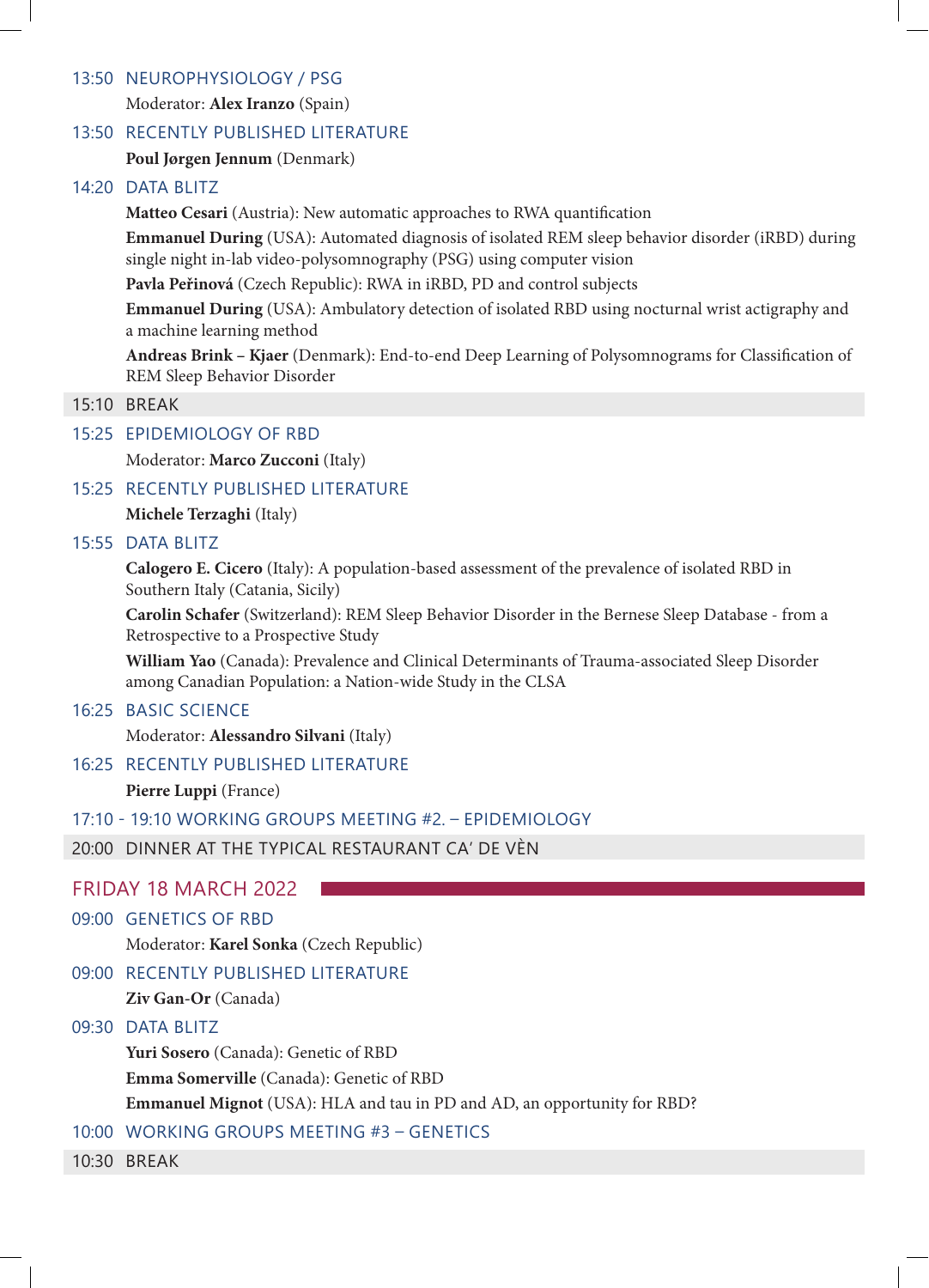### 10:45 BIOMARKERS

Moderator: **Elena Antelmi** (Italy)

### 10:45 RECENTLY PUBLISHED LITERATURE

**Wolfgang Oertel** (Germany)

### 11:15 DATA BLITZ

**Mariana Fernandes** (Italy): CSF biomarkers in isolated REM sleep behavior disorder

**Vincenzo Donadio** (Italy): Parkin p-alpha-syn RT-QuiC in skin and CSF

**Dario Arnaldi** (Italy): HDEEG functional connectivity measures of neurodegeneration in iRBD

**Carmen Calvello** (Italy): Neurophysiological responses of the brainstem in patients with isolated REM sleep behavior disorder

**Jan Rusz** (Czech Republic): Linguistic Biomarkers in Isolated Rapid Eye Movement Sleep Behavior Disorder

#### 12:05 WORKING GROUPS MEETING #4 - BIOMARKERS

13:35 LUNCH

### 14:00 CLINICAL

Moderator: **Isabelle Arnulf** (France)

14:00 RECENTLY PUBLISHED LITERATURE

**Ambra Stefani** (Austria)

#### 14:30 DATA BLITZ

**Isabelle Arnulf** (France): RBD: a window onto emotions processing during REM sleep

**Maria Carolina Vacca** (Italy): Does MCI matter in the diagnostic work-up of patients with isolated REM sleep behavior disorder?

**Ambra Stefani** (Austria): Low specificity of screening questionnaires for REM sleep behavior disorder **Cristina Garcia Campos** (UK): The OPDC smartphone test for PD and RBD motor symptom

#### 15:10 WORKING GROUPS MEETING #4 – CLINICAL

#### 16:00 ASSEMBLY OF MEMBERS

Trainee networking event – during business meeting

### 16:55 - 17:55 COMMON PROJECTS #2 – CLINICAL/TRIALS

Moderator: **Giuseppe Plazzi** (Italy), **Aleks Videnovic** (USA), **Francesca Ingravallo** (Italy)

- Sample size study
- RBD severity scale
- Ethics discussion
- Disclosure and other issues
- Incorporating patient communities (patient advocacy groups) separate session, or with disclosure, depending upon time)

### 20:30 CONCERT IN AUDITORIUM SAN ROMUALDO

by **Luigi Cherubini Youth Orchestra**

**Giovanni Sollima** conductor and cello solo

**Gaetano Ciandelli** Concert for cello arranged by G. Sollima

**Giovanni Sollima** Fecit Neap 17

**Franz Joseph Haydn Concert n. 2** for cello and orchestra in D major Hob.VIIb:2

### 21:30 COCKTAIL DINNER AT THE CIRCOLO DEI FORESTIERI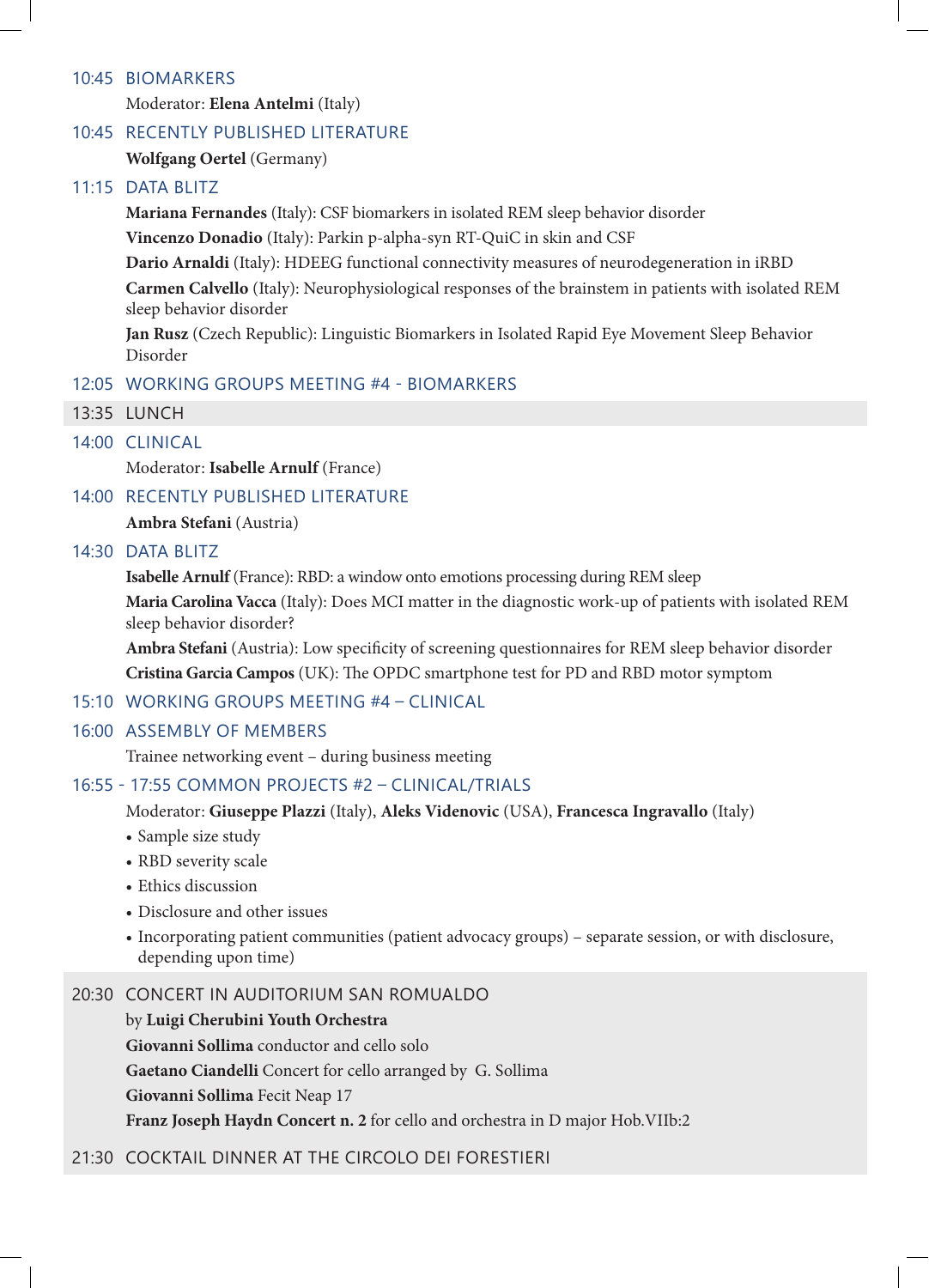### SATURDAY 19 MARCH 2022

### 09:00 TREATMENT AND TRIALS

Moderator: **Luigi Ferini Strambi** (Italy)

### 09:00 RECENTLY PUBLISHED LITERATURE

**Aleks Videnovic** (USA)

### 09:30 DATA BLITZ

**Emmanuel During** (USA): Results of a RCT evaluating the efficacy of sodium oxybate in treatmentresistant RBD

**Jiří Nepožitek** (Czech Republic): Relation between the severity of iRBD behavioral manifestations and the development of the synucleinopathy

**Monica Puligheddu** (Italy): The "FarPresto study": Preliminary results from the Italian dataset of iRBD **Yo-El Ju** (USA): Updates from the NAPS consortium

### 10:10 COMMON PROJECTS #3

Moderators: **Wolfgang Oertel** (Germany), **Monica Puligheddu** (Italy), **Elena Antelmi** (Italy)

- Registry discussion (Italy)
- Combining grants/cohorts (NAPS, European, Italian, etc). organization
- Discussion of best overlapping biomarkers / clinical markers (common to various projects)

### 10:50 BREAK

11:10 WORKING GROUP FINAL MEETING (Treatment and Trials, plus open session combined, along with updates from networking events, etc.)

### 12:20 GENERAL DISCUSSION

(future directions of web site, future directions of RBD, next meeting, etc) - Ron Postuma and Aleks Videnovic

### 13:00 END OF MEETING & LIGHT LUNCH

14:00 PRIVATE SHUTTLE BUS FROM RAVENNA TO BOLOGNA (for participants who confirmed the service).